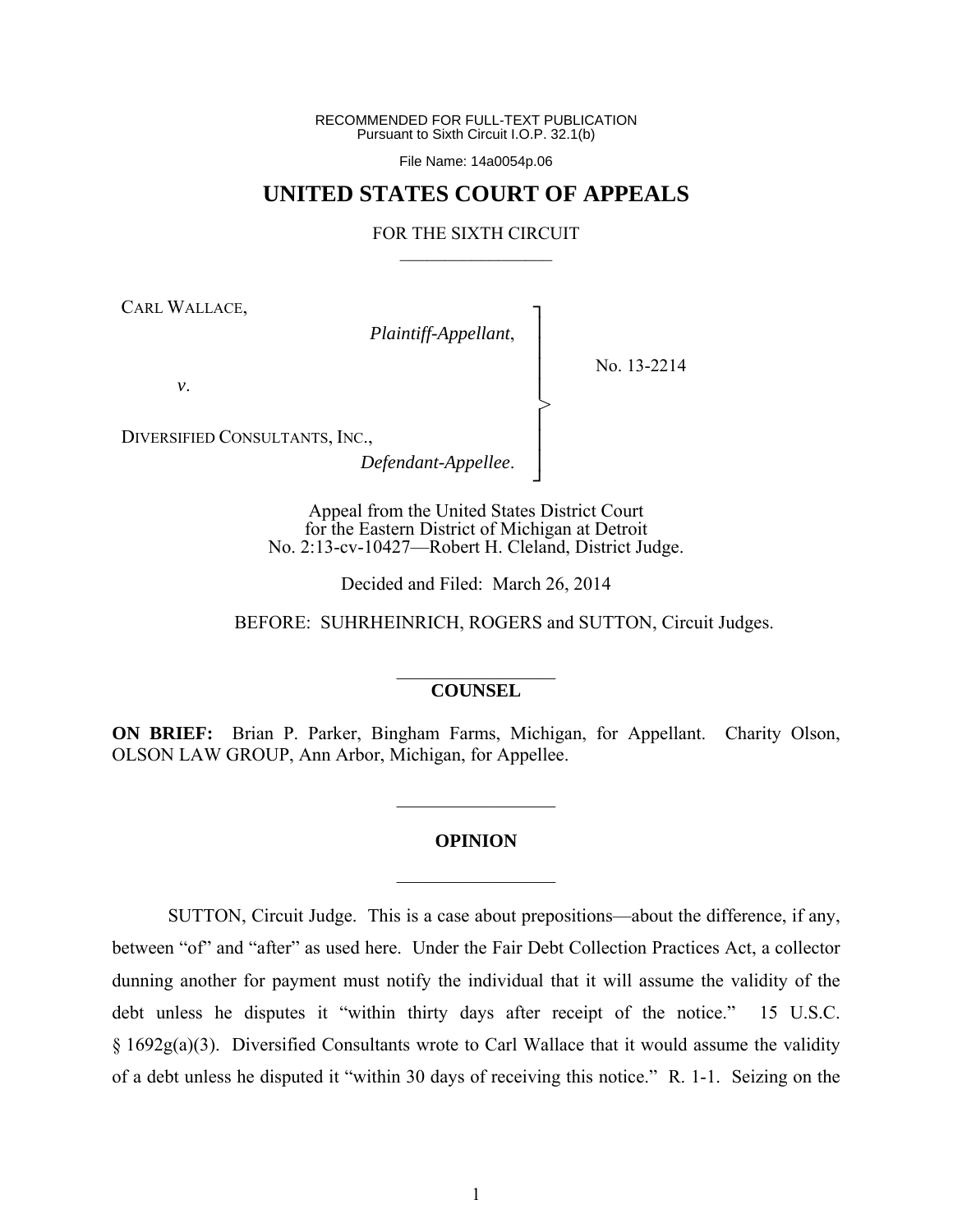use of "of" in the letter in contrast to the use of "after" in the Act, Wallace sued Diversified. The district court granted the debt collector judgment on the pleadings. We agree and affirm.

A collector need not parrot the Act to comply with it. A statement works if it speaks with enough clarity to convey the required information to a reasonable but unsophisticated consumer. *See Smith v. Transworld Sys., Inc.*, 953 F.2d 1025, 1029 (6th Cir. 1992). The letter to Wallace did that. It informed him that he had thirty days to dispute the debt, that the clock would start running when he received the letter (rather than, say, when Diversified sent the letter), and that if he did not act the collector would assume the debt's validity.

It makes no difference that the letter said "within 30 days *of* receiving this notice" rather than "within 30 days *after* receiving this notice." Both mean the same thing. From the most venerable sources to the most contemporary, authors have used these phrases interchangeably. The King James Version of Leviticus 25:29 allows the seller of a "dwelling house in a walled city" to buy it back "within a whole year *after* it is sold," while the English Standard Version allows the seller to buy it back "within a year *of* its sale." The original version of Appellate Rule 4 required the appellant to file a notice of appeal "within 30 days *of*" entry of judgment, but today's version requires him to file a notice of appeal "within 30 days *after*" entry of judgment. A Committee Note from 1979 explains that the switch worked only a stylistic change, "since the word 'of' in the [original] rule appears to be used to mean 'after.'" More examples appear in the United States Reports. Many an opinion uses "within . . . of" when describing a law that uses "within . . . after." *Compare Ray Haluch Gravel Co. v. Cent. Pension Fund*, 134 S. Ct. 773, 779 (2014) ("within 30 days of"), *with* Fed. R. App. P. 4(a)(1)(A) ("within 30 days after"); *compare Sebelius v. Auburn Reg'l Med. Ctr.*, 133 S. Ct. 817, 822 (2013) ("within 180 days of"), *with*  42 U.S.C. § 1395*oo*(a)(3) ("within 180 days after"); *compare John R. Sand & Gravel Co. v. United States*, 552 U.S. 130, 135 (2008) ("within six years of"), *with* 28 U.S.C. § 2501 ("within six years after").

All of this explains why we have assumed, without being asked to think about it, that statements telling consumers they may dispute the debt "within thirty days of" receiving notice suffice. *See Fed. Home Loan Mortg. Corp. v. Lamar*, 503 F.3d 504, 507–13 (6th Cir. 2007);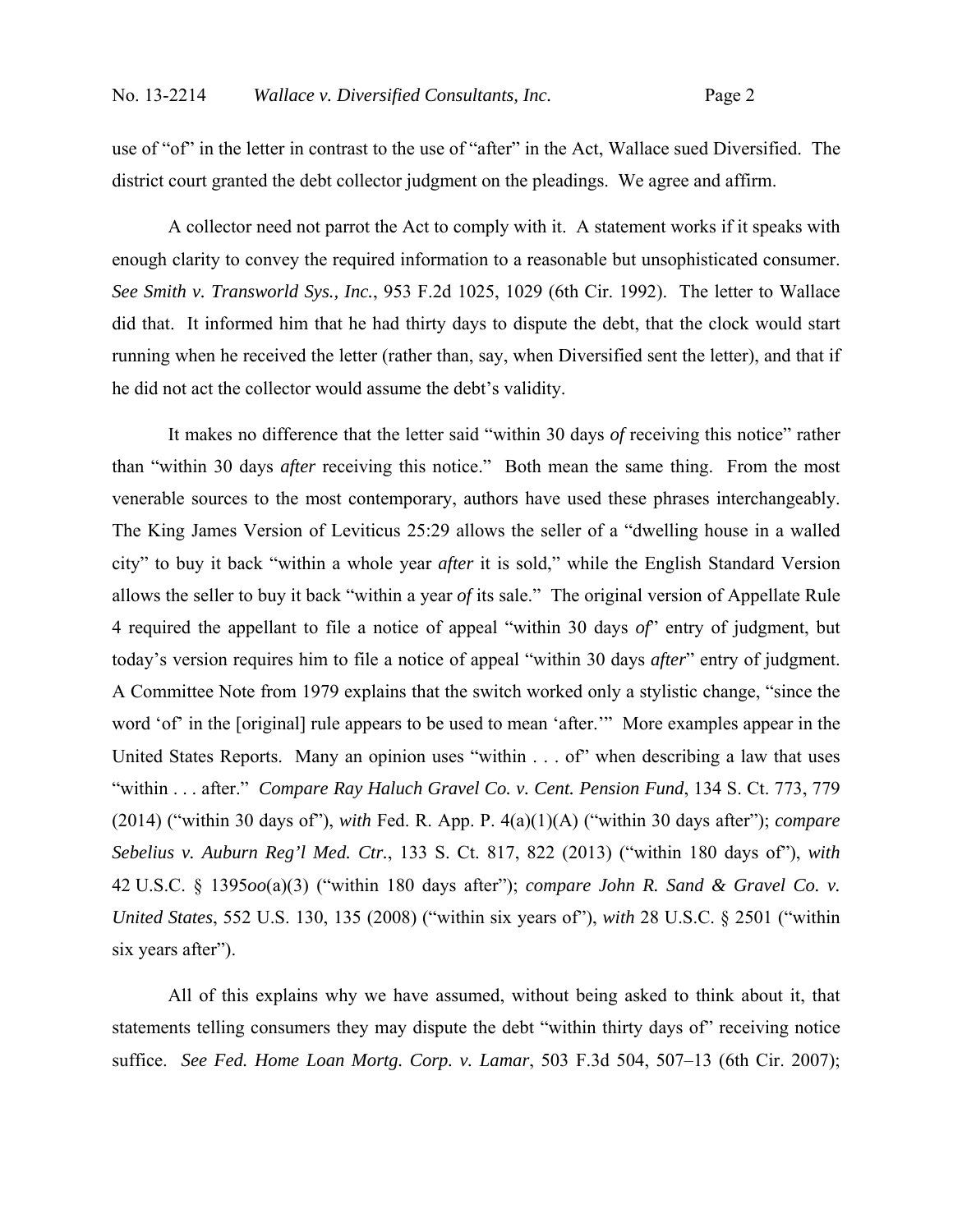*Smith*, 953 F.2d at 1029. Now that we have been asked to think about it, we agree with the assumption. The two words operate interchangeably in this setting and indeed in most settings.

Wallace points out that "of" and "after" are different words, and that they can bear different meanings. True enough. A speaker might even use "within thirty days of something" to mean "within thirty days *before* something"—as in "The Bipartisan Campaign Reform Act regulates political advertisements aired within thirty days of a primary." But *this* possibility does not make Diversified's choice of preposition improper. No reasonable consumer, even an unsophisticated one, would read the letter as an instruction to travel back in time (though no more than thirty days back) to dispute the debt.

Wallace has something else in mind. He complains that the phrase "within thirty days *of* receiving this notice" suggests to the consumer that the clock starts ticking the instant he gets the letter, while the phrase "within thirty days *after* receiving this notice" does not carry that connotation. In one sense, Wallace is on to something. The law "doth reject all fractions and divisions of a day," and so for the most part excludes the day of an event when measuring time from that event. *Clayton's Case*, 5 Co. Rep. 1a, 1b (K.B. 1585); *see Burnet v. Willingham Loan & Trust Co.*, 282 U.S. 437 (1931) (Holmes, J.). Wallace thus has a good argument that the day a consumer gets notice does not count toward the thirty-day deadline for disputing the debt. But he does *not* have a good argument that Diversified's chosen preposition misleads the reader on this point. Neither "of" nor "after" says anything—either way—about when to start counting. That means Diversified spoke with enough clarity to comply with the Act. *See Smith*, 953 F.2d at 1029.

Truth be told, *both* "within thirty days of receiving notice" *and* "within thirty days after receiving notice" are ambiguous about when to start counting. Does this mean that Wallace would have won had he taken aim, not at the choice of preposition, but at the absence of a clarifying parenthetical—had he argued the letter should have read, "within thirty days of receiving this notice (not counting the day of receipt)"? We doubt it. A collector complies with the law so long as it effectively conveys the information specified in the statutory text, *see Lamar*, 503 F.3d at 510, and the text says nothing about whether the day of receipt counts. Besides, "[t]he fiction that a day has no parts is a figurative recognition of the fact that people do